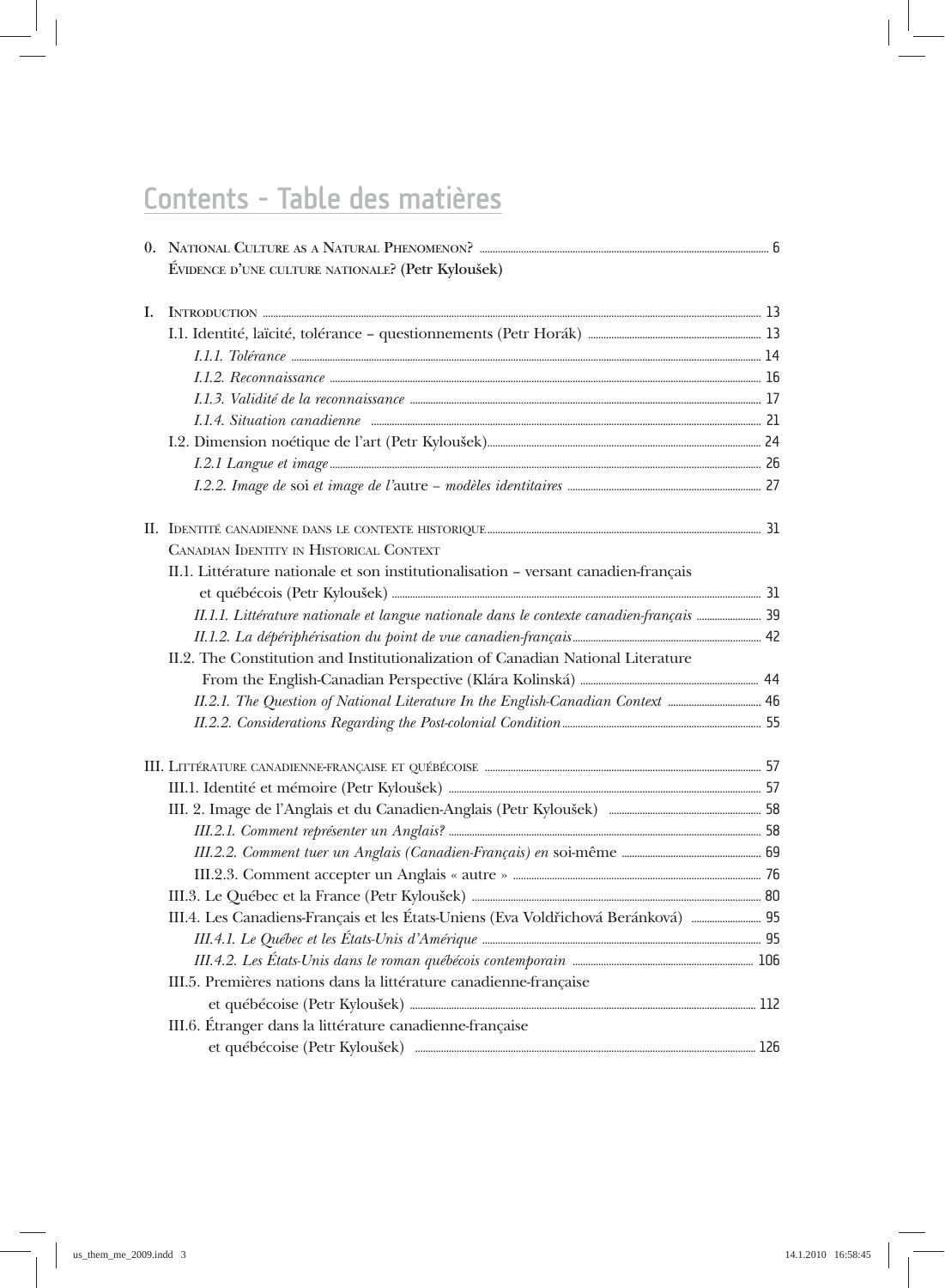|  | IV.1. The Development of the Independent English-Canadian                                                                                                                                                                          |  |
|--|------------------------------------------------------------------------------------------------------------------------------------------------------------------------------------------------------------------------------------|--|
|  |                                                                                                                                                                                                                                    |  |
|  | IV.2. Stories of the New Land: Transformations of Prose Fiction Forms                                                                                                                                                              |  |
|  |                                                                                                                                                                                                                                    |  |
|  |                                                                                                                                                                                                                                    |  |
|  |                                                                                                                                                                                                                                    |  |
|  |                                                                                                                                                                                                                                    |  |
|  |                                                                                                                                                                                                                                    |  |
|  | IV.2.5. The Unbelonging of Mordecai Richler [1986] [1986] [1986] [1986] [1986] [1986] [1986] [1986] [1986] [19                                                                                                                     |  |
|  |                                                                                                                                                                                                                                    |  |
|  |                                                                                                                                                                                                                                    |  |
|  | IV.4. "Sitting on a fence:" Canadian Literature Between First                                                                                                                                                                      |  |
|  |                                                                                                                                                                                                                                    |  |
|  | IV.5. Essaying the Literary Landscapes of Anglophone                                                                                                                                                                               |  |
|  |                                                                                                                                                                                                                                    |  |
|  |                                                                                                                                                                                                                                    |  |
|  | IV.5.2. Settling the Southern Ontario Lake Country: Catharine Parr Traill                                                                                                                                                          |  |
|  |                                                                                                                                                                                                                                    |  |
|  | IV.5.2.1. Traill's Pearls and Pebbles; or, Notes of an Old Naturalist                                                                                                                                                              |  |
|  |                                                                                                                                                                                                                                    |  |
|  | IV.5.2.2. Traill becomes a settler <i>manufacture of the communical communical</i> and the set of the set of the set of the set of the set of the set of the set of the set of the set of the set of the set of the set of the set |  |
|  | IV.5.3. Logging the British Columbia Rainforest: Martin Allerdale Grainger as a Labor                                                                                                                                              |  |
|  |                                                                                                                                                                                                                                    |  |
|  |                                                                                                                                                                                                                                    |  |
|  |                                                                                                                                                                                                                                    |  |
|  | IV.5.4. Farming the Annapolis River Valley of Northern Nova Scotia: Ernest Buckler                                                                                                                                                 |  |
|  |                                                                                                                                                                                                                                    |  |
|  |                                                                                                                                                                                                                                    |  |
|  |                                                                                                                                                                                                                                    |  |
|  | IV.5.5. Ranching the Southwestern Saskatchewan Plains: Sharon Butala                                                                                                                                                               |  |
|  |                                                                                                                                                                                                                                    |  |
|  | IV.5.5.1. Butala's Wild Stone Heart: An Apprentice in the Fields as a collection of solitude essays  204                                                                                                                           |  |
|  |                                                                                                                                                                                                                                    |  |
|  |                                                                                                                                                                                                                                    |  |
|  |                                                                                                                                                                                                                                    |  |
|  |                                                                                                                                                                                                                                    |  |
|  | V.2. General Characteristics of Canadian Film: Themes, Characters,                                                                                                                                                                 |  |
|  |                                                                                                                                                                                                                                    |  |
|  |                                                                                                                                                                                                                                    |  |
|  |                                                                                                                                                                                                                                    |  |
|  |                                                                                                                                                                                                                                    |  |
|  |                                                                                                                                                                                                                                    |  |